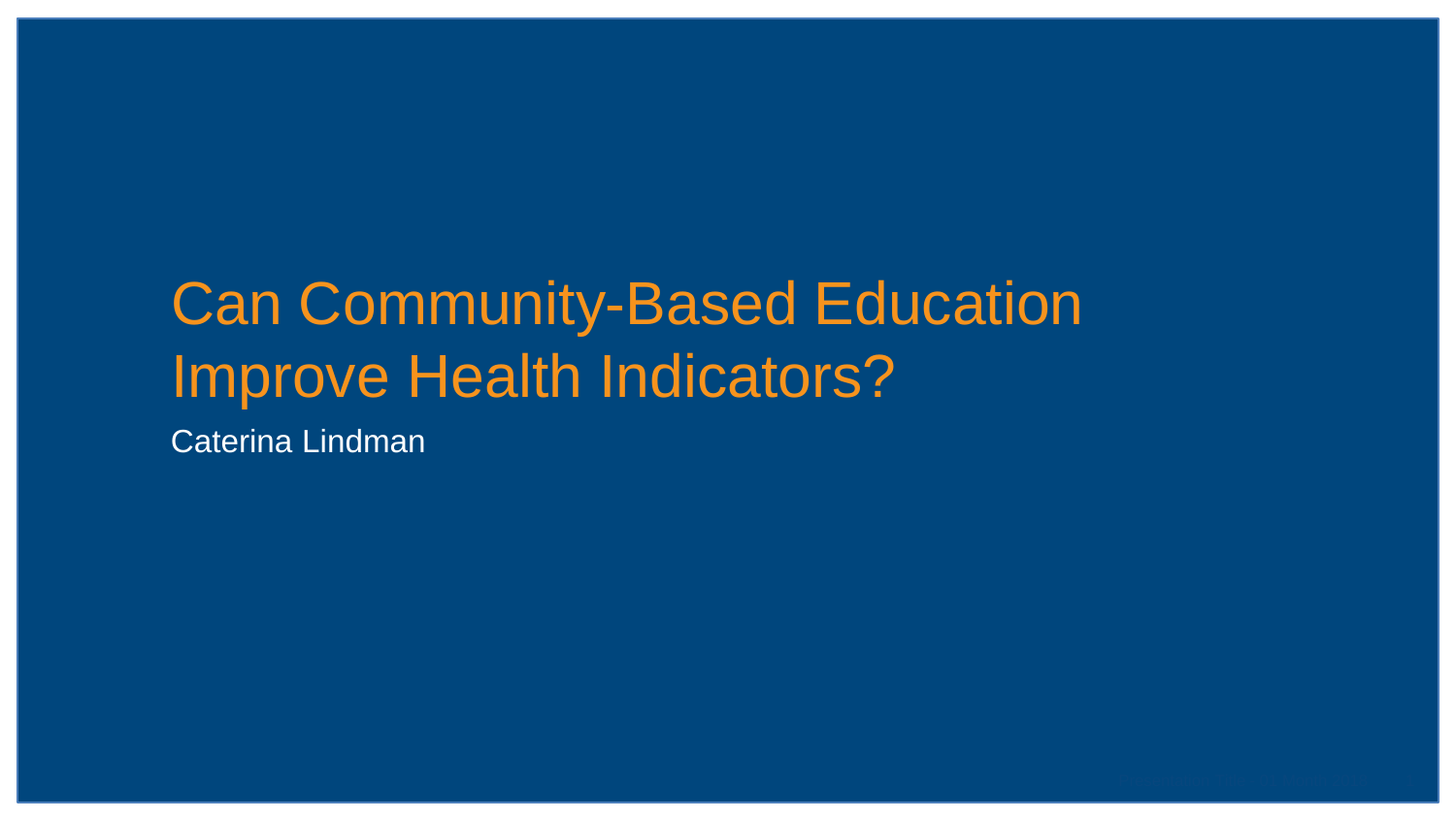### **CHIP Program** *Source: The Complete Health*  **CHIP Program**

*<u>Source: The Complete Health</u> Improvement Program and Outcomes. Morton, (CHIP): History, Evaluation, Darren ; Rankin, Paul; Kent, and Outcomes. Morton, Lillian ; Dysinger, Wayne. Darren ; Rankin, Paul; Kent, American Journal of Lifestyle Lillian ; Dysinger, Wayne. Medicine, January 2016, American Journal of Lifestyle Vol.10(1), pp.64 Medicine, January 2016, Vol.10(1), pp.64 -73* 



### One Year Impact on Health Costs

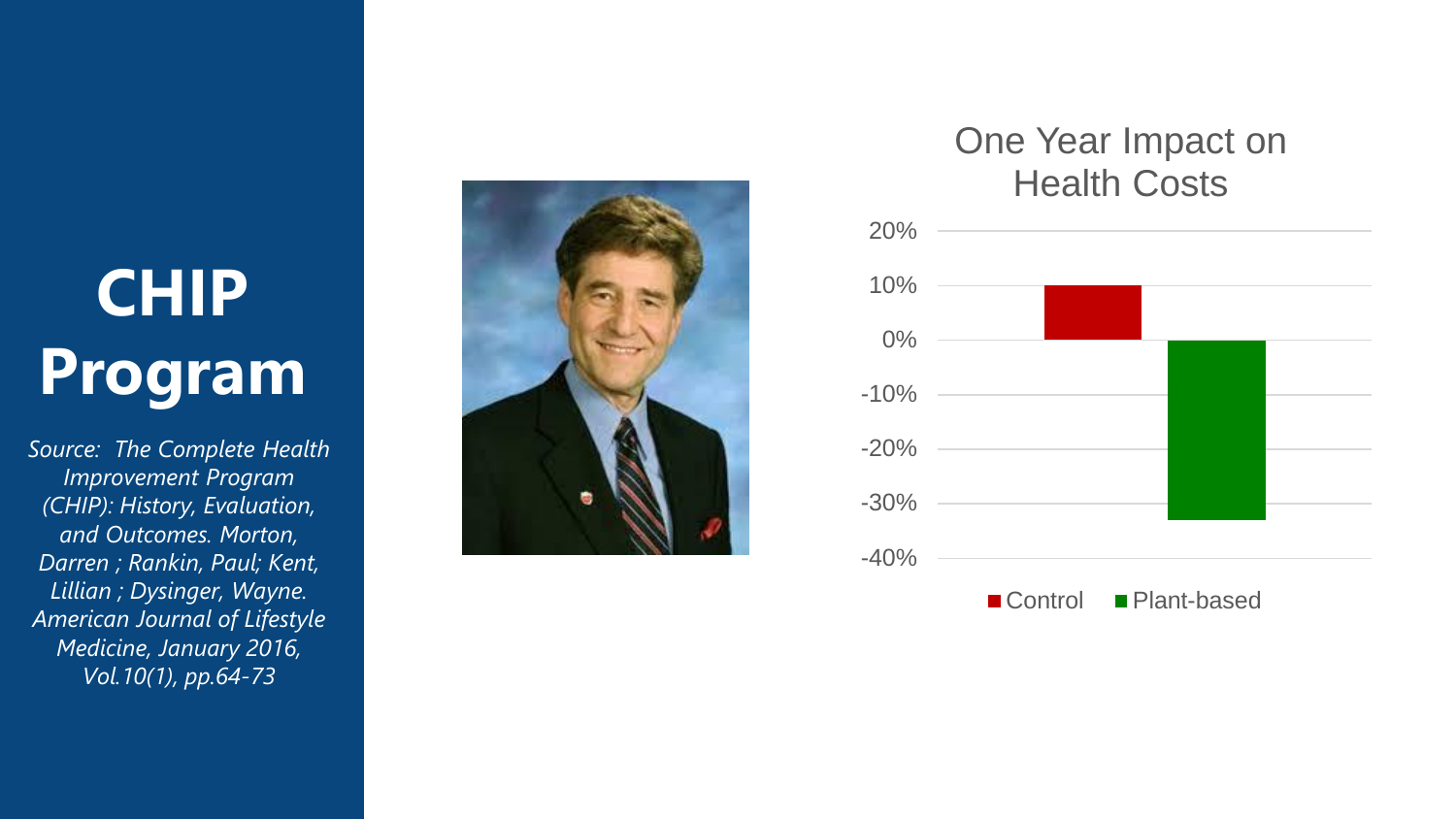## **CHIP**<br>'Adkar **Program CHIP Program**

#### **Solution Conserview of Indicators** *(CHIP): History, Evaluation, and Outcomes. Morton,*  **after 4 weeks**

**Program delivered by** *American Journal of Lifestyle non -health professionals Medicine, January 2016, – from a number of Vol.10(1), pp.64 -73 studies published from 1986 to 2014*

| <b>Number</b>                     | 7,085 |
|-----------------------------------|-------|
| <b>Females</b>                    | 68%   |
| <b>Average Age</b>                | 57    |
| <b>Improvements after 4 weeks</b> |       |
| <b>BMI</b>                        | 3.3%  |
| <b>Blood Pressure</b>             | 5.0%  |
| <b>Cholesterol</b>                | 11.4% |
| <b>HDL</b>                        | 13.4% |
| <b>LDL</b>                        | 8.6%  |
| <b>Triglycerides</b>              | 8.1%  |
| <b>Glucose</b>                    | 6.1%  |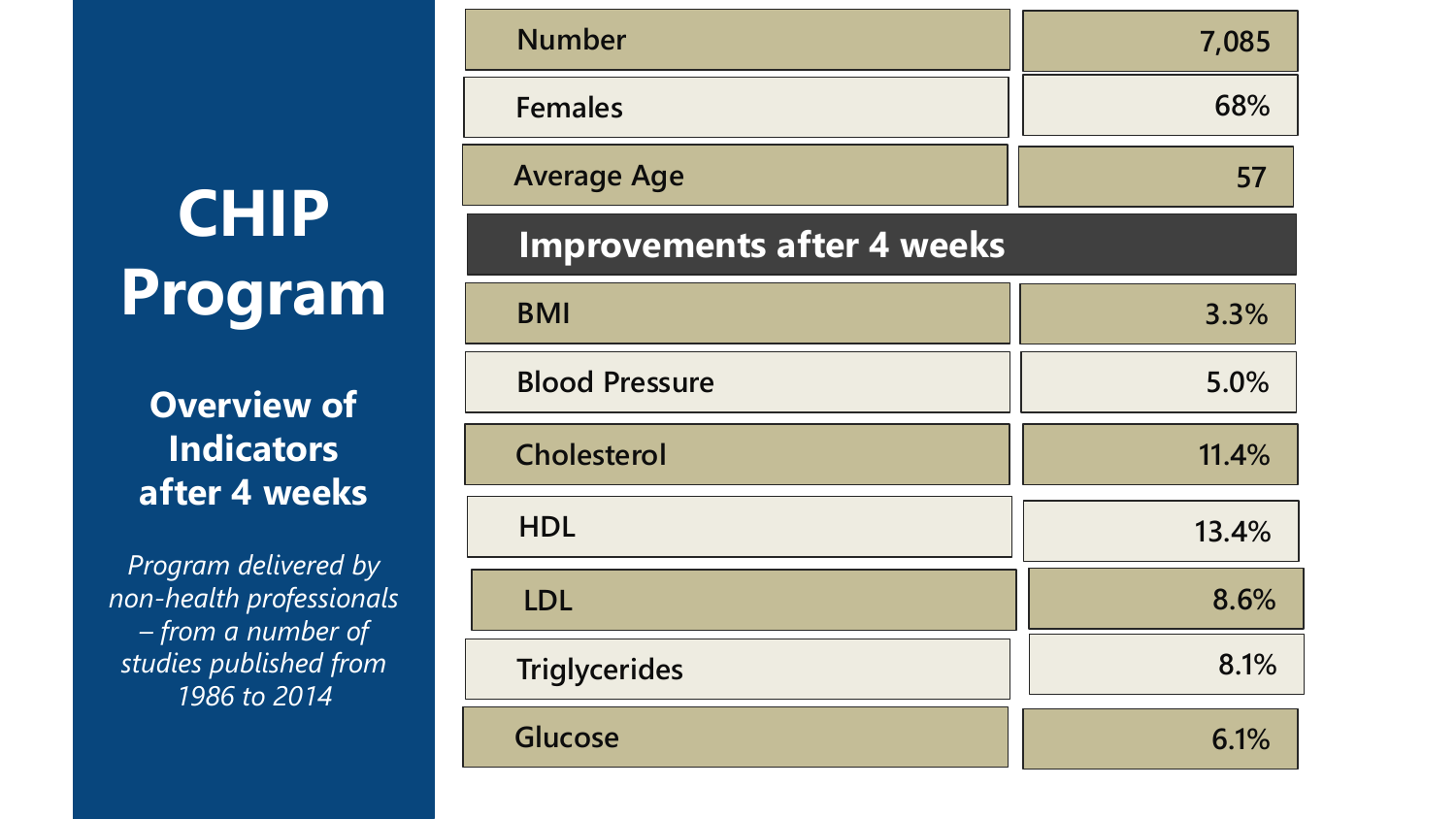What does an Evidence-Based Food Guide Look like? Using Canada as an example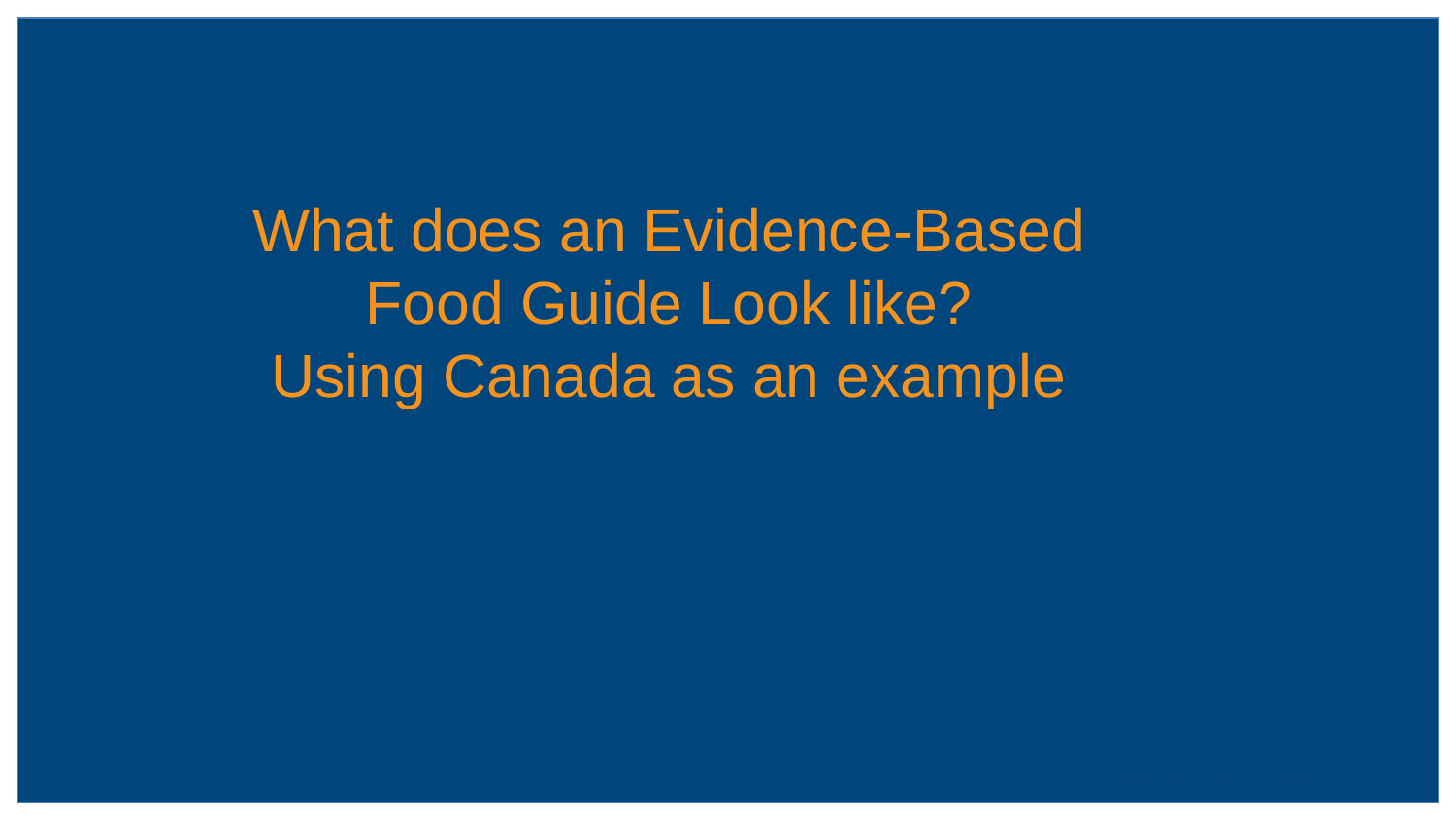